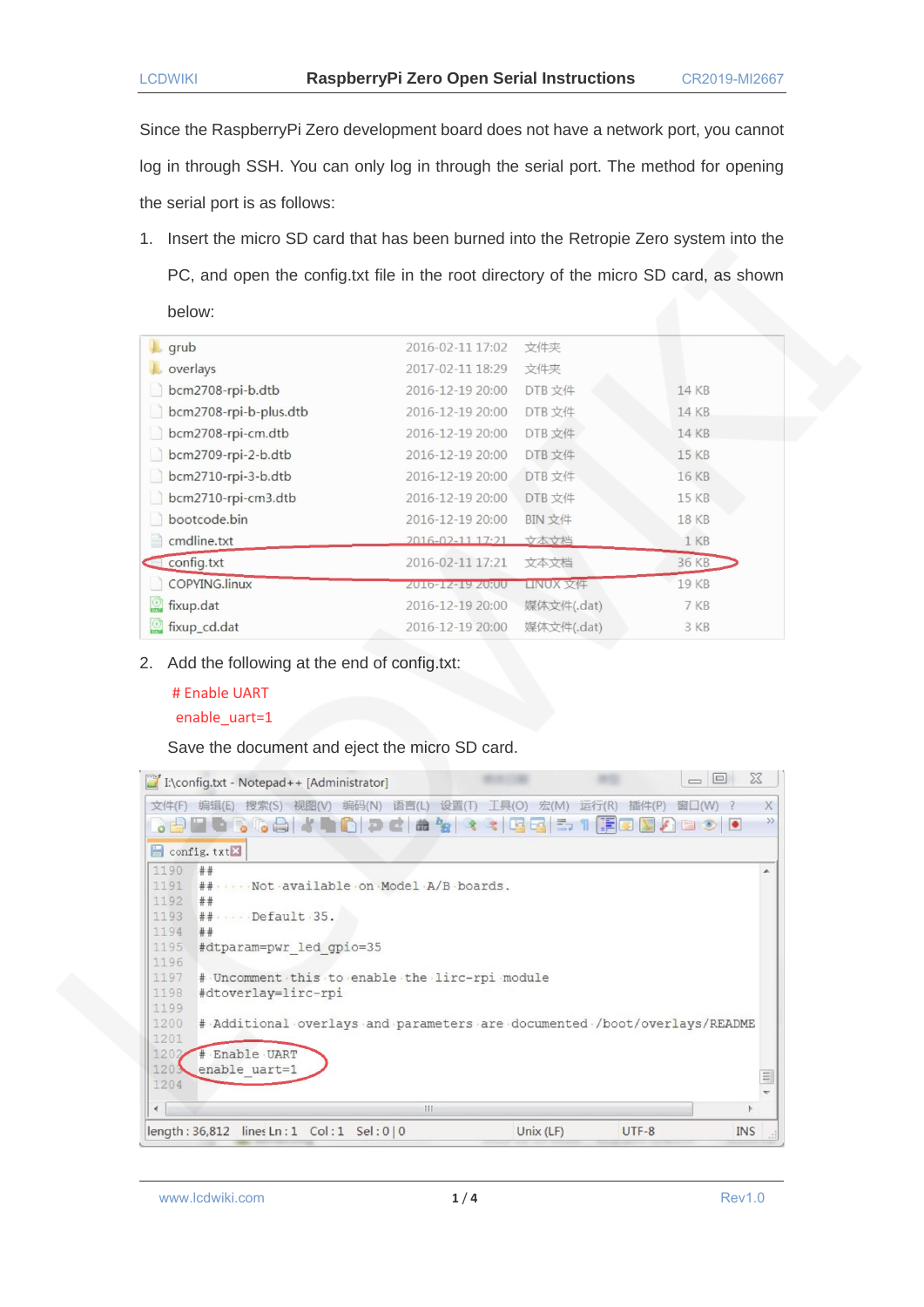3. Connect the serial port conversion module \_PL2303 and RaspberryPi.

Serial port conversion module PL2303 driver installation method can be accessed online.

Connect as shown below:



4. After connecting the line, insert the serial port conversion module into the computer and check the com number of the serial port module in the device manager, as shown below: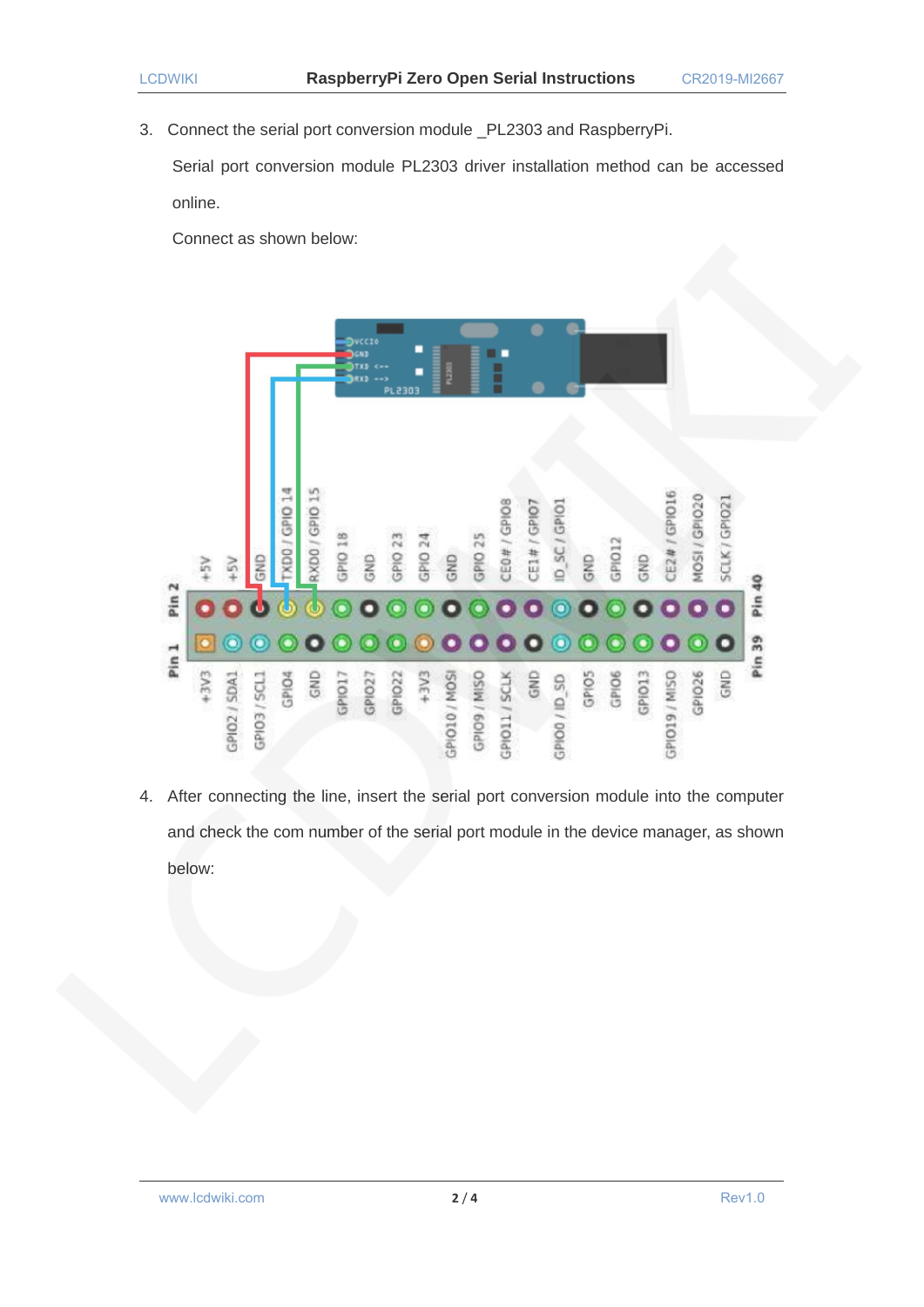| $\mathbb X$<br>о<br>设备管理器<br>疂           |
|------------------------------------------|
| 文件(F) 操作(A) 查看(V) 帮助(H)                  |
| 同日同点<br>$\Rightarrow$<br>⇚               |
| Administrator                            |
| <b>BIDE ATA/ATAPI 控制器</b>                |
| ■便携设备<br>处理器                             |
| 磁盘驱动器                                    |
| ●端口 (COM 和 IPT)                          |
| Prolific USB-to-Serial Comm Port (COM10) |
| <b>通信端口 (COM1)</b>                       |
| ▲ 计算机                                    |
| ■ 监视器                                    |
| □ 键盘                                     |
| <b>【清 人体学输入设备</b>                        |
| 声音、视频和游戏控制器                              |
| ● 鼠标和其他指针设备<br>通用串行总线控制器                 |
| ■ 网络适配器                                  |
| ▲ 系统设备                                   |
| ■ 显示适配器                                  |
|                                          |
|                                          |
|                                          |

5. Open the putty software (you can also use other terminal tools) to set it up.

Putty can be downloaded online or by the following URL:

<http://www.lcdwiki.com/res/software/putty.zip>

Select Serial, set the com port (consistent with the device manager), set the speed to

115200, and then click open to open the serial terminal, as shown below: